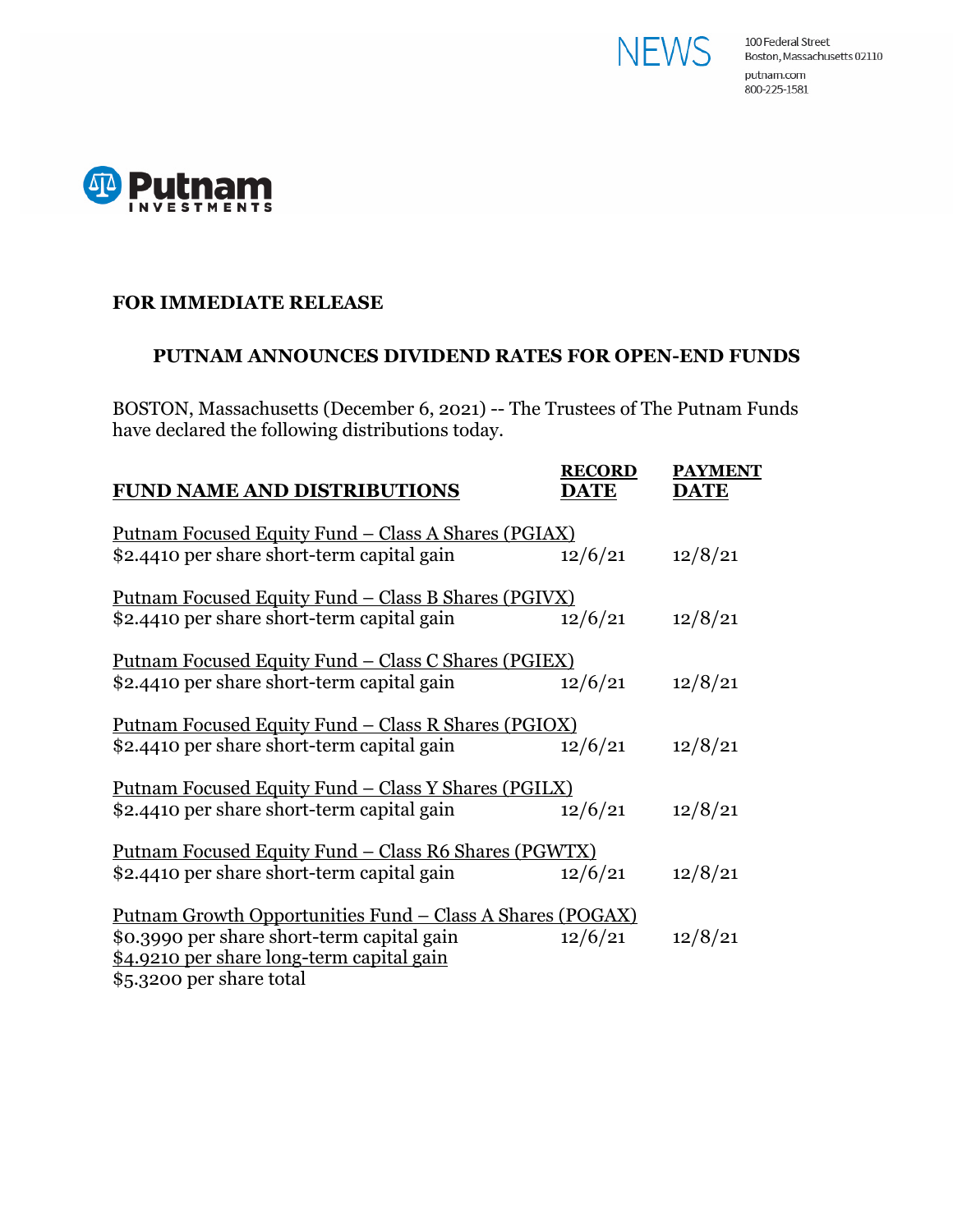

| <u> Putnam Growth Opportunities Fund – Class B Shares (POGBX)</u>                                                                                                                                                          |         |         |
|----------------------------------------------------------------------------------------------------------------------------------------------------------------------------------------------------------------------------|---------|---------|
| \$0.3990 per share short-term capital gain<br><u>\$4.9210 per share long-term capital gain</u><br>\$5.3200 per share total                                                                                                 | 12/6/21 | 12/8/21 |
| <u> Putnam Growth Opportunities Fund – Class C Shares (POGCX)</u><br>\$0.3990 per share short-term capital gain<br>\$4.9210 per share long-term capital gain<br>\$5.3200 per share total                                   | 12/6/21 | 12/8/21 |
| <u> Putnam Growth Opportunities Fund – Class R Shares (PGORX)</u><br>\$0.3990 per share short-term capital gain<br>\$4.9210 per share long-term capital gain<br>\$5.3200 per share total                                   | 12/6/21 | 12/8/21 |
| <u> Putnam Growth Opportunities Fund – Class Y Shares (PGOYX)</u><br>\$0.3990 per share short-term capital gain<br><u>\$4.9210 per share long-term capital gain</u><br>\$5.3200 per share total                            | 12/6/21 | 12/8/21 |
| <u> Putnam Growth Opportunities Fund – Class R5 Shares (PGODX)</u><br>\$0.3990 per share short-term capital gain<br>\$4.9210 per share long-term capital gain<br>\$5.3200 per share total                                  | 12/6/21 | 12/8/21 |
| <u> Putnam Growth Opportunities Fund - Class R6 Shares (PGOEX)</u><br>\$0.3990 per share short-term capital gain<br>\$4.9210 per share long-term capital gain<br>\$5.3200 per share total                                  | 12/6/21 | 12/8/21 |
| <u> Putnam Multi-Cap Core Fund – Class A Shares (PMYAX)</u><br>\$0.2600 per share investment income<br>\$1.4810 per share short-term capital gain<br>\$1.4720 per share long-term capital gain<br>\$3.2130 per share total | 12/6/21 | 12/8/21 |
| Putnam Multi-Cap Core Fund - Class B Shares (PMYBX)<br>\$1.4810 per share short-term capital gain<br>\$1.4720 per share long-term capital gain<br>\$2.9530 per share total                                                 | 12/6/21 | 12/8/21 |
| <u> Putnam Multi-Cap Core Fund – Class C Shares (PMYCX)</u><br>\$1.4810 per share short-term capital gain<br>\$1.4720 per share long-term capital gain<br>\$2.9530 per share total                                         | 12/6/21 | 12/8/21 |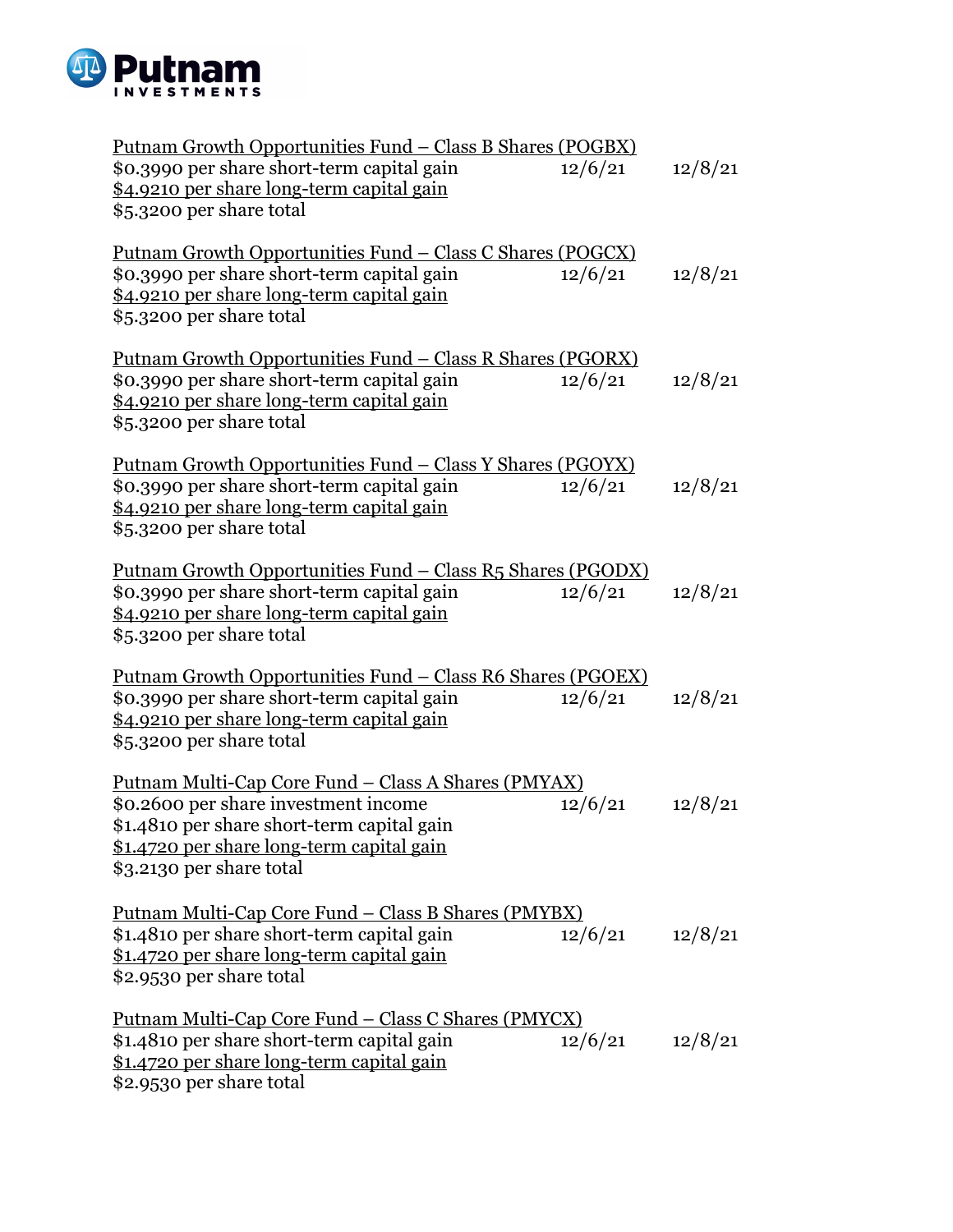

| Putnam Multi-Cap Core Fund - Class R Shares (PMYZX)         |         |         |
|-------------------------------------------------------------|---------|---------|
| \$0.2160 per share investment income                        | 12/6/21 | 12/8/21 |
| \$1.4810 per share short-term capital gain                  |         |         |
| \$1.4720 per share long-term capital gain                   |         |         |
| \$3.1690 per share total                                    |         |         |
|                                                             |         |         |
| <u> Putnam Multi-Cap Core Fund – Class Y Shares (PMYYX)</u> |         |         |
| \$0.3540 per share investment income                        | 12/6/21 | 12/8/21 |
| \$1.4810 per share short-term capital gain                  |         |         |
| \$1.4720 per share long-term capital gain                   |         |         |
| \$3.3070 per share total                                    |         |         |
|                                                             |         |         |
| Putnam Multi-Cap Core Fund - Class R6 Shares (PMYTX)        |         |         |
| \$0.3810 per share investment income                        | 12/6/21 | 12/8/21 |
| \$1.4810 per share short-term capital gain                  |         |         |
| \$1.4720 per share long-term capital gain                   |         |         |
| \$3.3340 per share total                                    |         |         |
|                                                             |         |         |
| <u> Putnam Research Fund – Class A Shares (PNRAX)</u>       |         |         |
| \$0.0010 per share investment income                        | 12/6/21 | 12/8/21 |
| \$1.5300 per share short-term capital gain                  |         |         |
| \$2.0100 per share long-term capital gain                   |         |         |
| \$3.5410 per share total                                    |         |         |
|                                                             |         |         |
| Putnam Research Fund - Class B Shares (PRFBX)               |         |         |
| \$1.5300 per share short-term capital gain                  | 12/6/21 | 12/8/21 |
| \$2.0100 per share long-term capital gain                   |         |         |
| \$3.5400 per share total                                    |         |         |
|                                                             |         |         |
| <u> Putnam Research Fund – Class C Shares (PRACX)</u>       |         |         |
| \$1.5300 per share short-term capital gain                  | 12/6/21 | 12/8/21 |
| \$2.0100 per share long-term capital gain                   |         |         |
| \$3.5400 per share total                                    |         |         |
|                                                             |         |         |
| <u> Putnam Research Fund – Class R Shares (PRSRX)</u>       |         |         |
| \$1.5300 per share short-term capital gain                  | 12/6/21 | 12/8/21 |
| <u>\$2.0100 per share long-term capital gain</u>            |         |         |
| \$3.5400 per share total                                    |         |         |
|                                                             |         |         |
| <u> Putnam Research Fund – Class Y Shares (PURYX)</u>       |         |         |
| \$0.1210 per share investment income                        | 12/6/21 | 12/8/21 |
| \$1.5300 per share short-term capital gain                  |         |         |
| \$2.0100 per share long-term capital gain                   |         |         |
| \$3.6610 per share total                                    |         |         |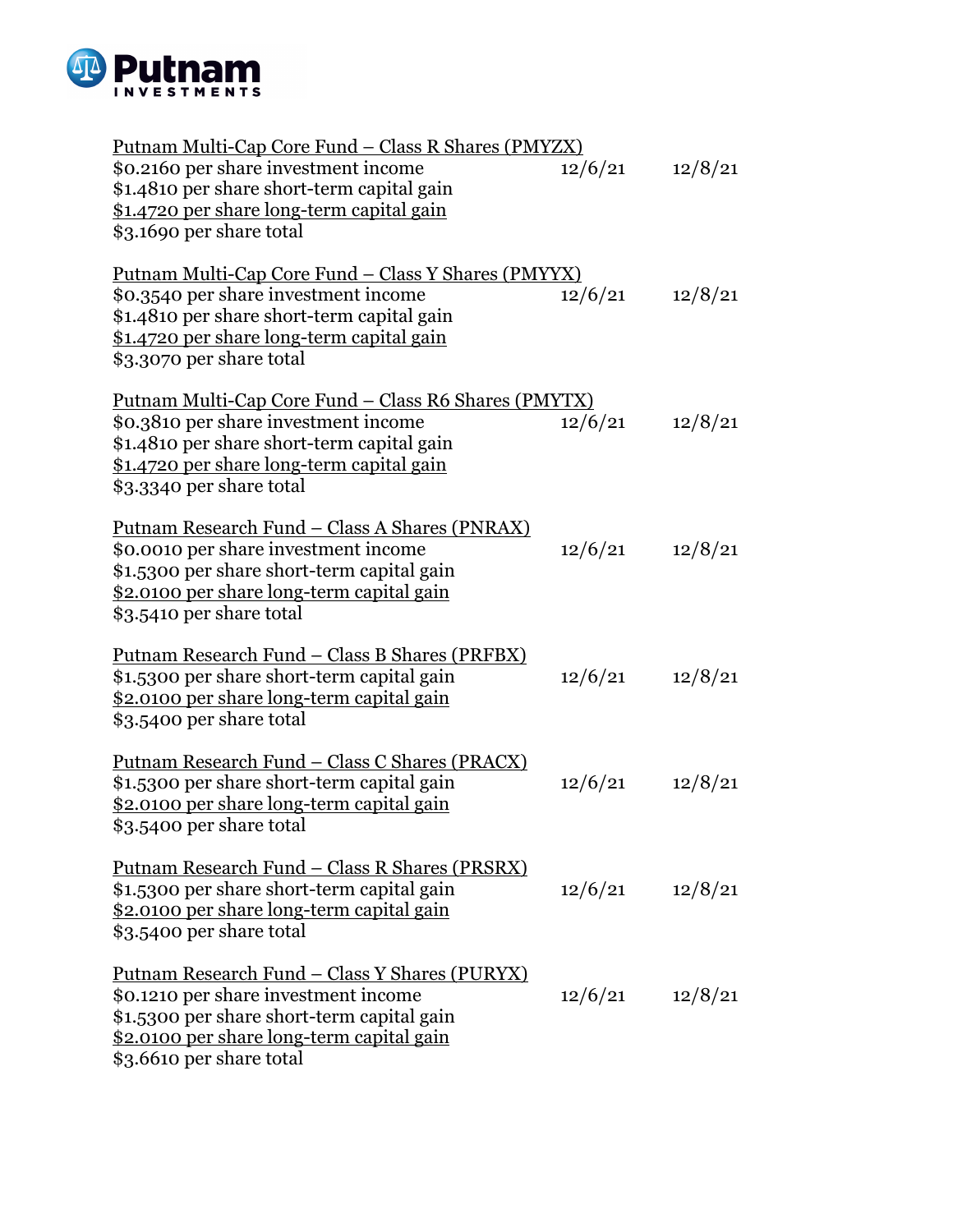

| <u> Putnam Research Fund – Class R6 Shares (PLJMX)</u><br>\$0.1660 per share investment income<br>\$1.5300 per share short-term capital gain<br>\$2.0100 per share long-term capital gain<br>\$3.7060 per share total | 12/6/21 | 12/8/21 |
|-----------------------------------------------------------------------------------------------------------------------------------------------------------------------------------------------------------------------|---------|---------|
| <u> Putnam Small Cap Growth Fund – Class A Shares (PNSAX)</u><br>\$1.0650 per share short-term capital gain<br>\$9.2720 per share long-term capital gain<br>\$10.3370 per share total                                 | 12/6/21 | 12/8/21 |
| <u> Putnam Small Cap Growth Fund – Class B Shares (PNSBX)</u><br>\$1.0650 per share short-term capital gain<br>\$9.2720 per share long-term capital gain<br>\$10.3370 per share total                                 | 12/6/21 | 12/8/21 |
| <u> Putnam Small Cap Growth Fund – Class C Shares (PNSCX)</u><br>\$1.0650 per share short-term capital gain<br><u>\$9.2720 per share long-term capital gain</u><br>\$10.3370 per share total                          | 12/6/21 | 12/8/21 |
| Putnam Small Cap Growth Fund - Class R Shares (PSGRX)<br>\$1.0650 per share short-term capital gain<br>\$9.2720 per share long-term capital gain<br>\$10.3370 per share total                                         | 12/6/21 | 12/8/21 |
| <u> Putnam Small Cap Growth Fund – Class Y Shares (PSYGX)</u><br>\$1.0650 per share short-term capital gain<br>\$9.2720 per share long-term capital gain<br>\$10.3370 per share total                                 | 12/6/21 | 12/8/21 |
| <u> Putnam Small Cap Growth Fund – Class R6 Shares (PLKGX)</u><br>\$1.0650 per share short-term capital gain<br>\$9.2720 per share long-term capital gain<br>\$10.3370 per share total                                | 12/6/21 | 12/8/21 |
| <u> Putnam Small Cap Value Fund – Class A Shares (PSLAX)</u><br>\$0.0320 per share investment income                                                                                                                  | 12/6/21 | 12/8/21 |
| Putnam Small Cap Value Fund - Class Y Shares (PYSVX)<br>\$0.0780 per share investment income                                                                                                                          | 12/6/21 | 12/8/21 |
| <u> Putnam Small Cap Value Fund – Class R6 Shares (PSCMX)</u><br>\$0.0880 per share investment income                                                                                                                 | 12/6/21 | 12/8/21 |
| Putnam Sustainable Future Fund - Class A Shares (PMVAX)<br>\$0.7210 per share short-term capital gain<br>\$3.0020 per share long-term capital gain<br>\$3.7230 per share total                                        | 12/6/21 | 12/8/21 |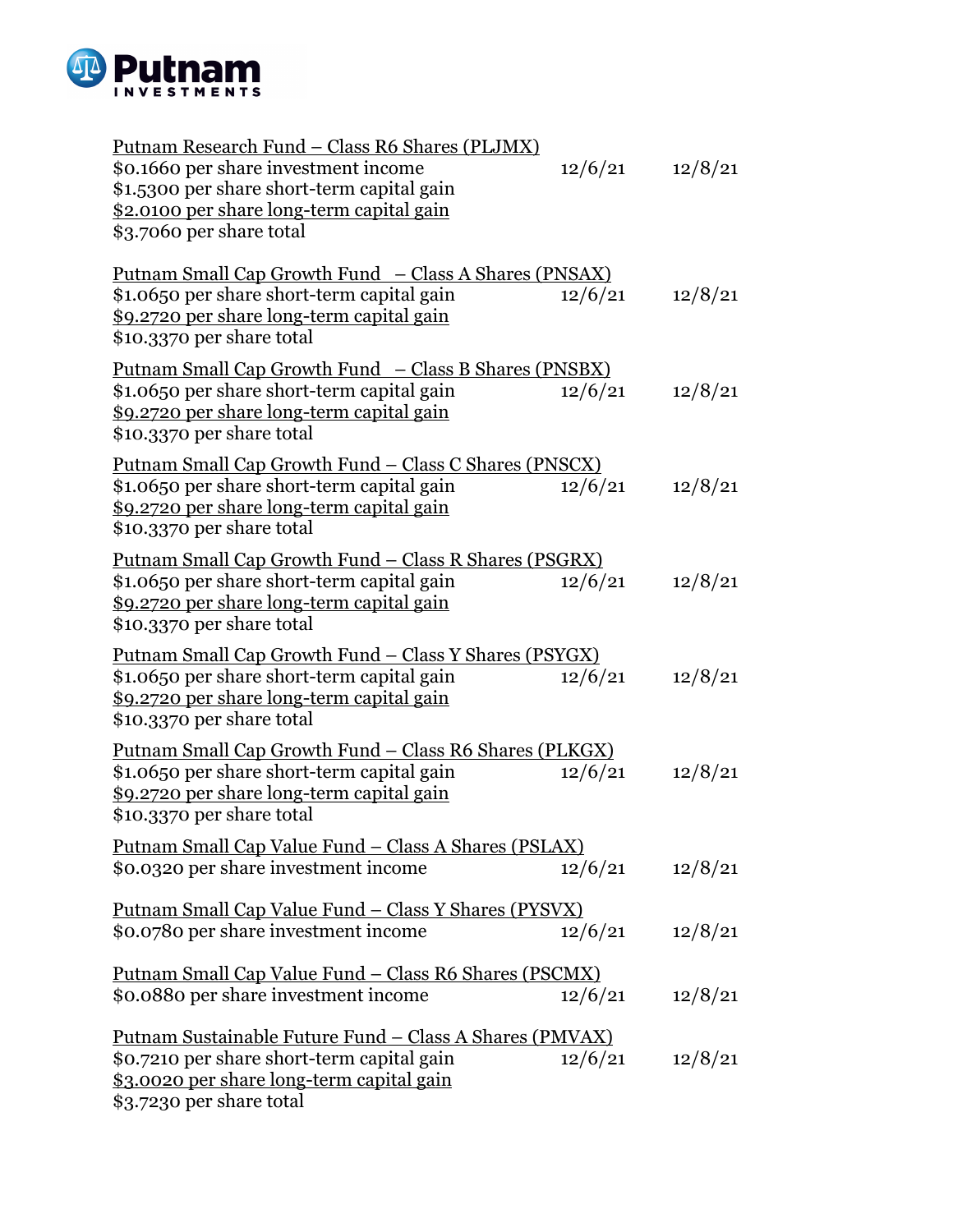

| <u> Putnam Sustainable Future Fund – Class B Shares (PMVBX)</u><br>\$0.7210 per share short-term capital gain<br>\$3.0020 per share long-term capital gain<br>\$3.7230 per share total                                            | 12/6/21 | 12/8/21 |
|-----------------------------------------------------------------------------------------------------------------------------------------------------------------------------------------------------------------------------------|---------|---------|
| <u> Putnam Sustainable Future Fund – Class C Shares (PMPCX)</u><br>\$0.7210 per share short-term capital gain<br>\$3.0020 per share long-term capital gain<br>\$3.7230 per share total                                            | 12/6/21 | 12/8/21 |
| Putnam Sustainable Future Fund - Class R Shares (PMVRX)<br>\$0.7210 per share short-term capital gain<br>\$3.0020 per share long-term capital gain<br>\$3.7230 per share total                                                    | 12/6/21 | 12/8/21 |
| <u> Putnam Sustainable Future Fund – Class Y Shares (PMVYX)</u><br>\$0.7210 per share short-term capital gain<br>\$3.0020 per share long-term capital gain<br>\$3.7230 per share total                                            | 12/6/21 | 12/8/21 |
| <u> Putnam Sustainable Future Fund – Class R6 Shares (PNOTX)</u><br>\$0.7210 per share short-term capital gain<br>\$3.0020 per share long-term capital gain<br>\$3.7230 per share total                                           | 12/6/21 | 12/8/21 |
| <u> Putnam Sustainable Leaders Fund – Class A Shares (PNOPX)</u><br>\$0.5980 per share investment income<br>\$1.8060 per share short-term capital gain<br>\$12.0710 per share long-term capital gain<br>\$14.4750 per share total | 12/6/21 | 12/8/21 |
| <u> Putnam Sustainable Leaders Fund – Class B Shares (PNOBX)</u><br>\$1.8060 per share short-term capital gain<br>\$12.0710 per share long-term capital gain<br>\$13.8770 per share total                                         | 12/6/21 | 12/8/21 |
| <u> Putnam Sustainable Leaders Fund – Class C Shares (PNOCX)</u><br>\$1.8060 per share short-term capital gain<br>\$12.0710 per share long-term capital gain<br>\$13.8770 per share total                                         | 12/6/21 | 12/8/21 |